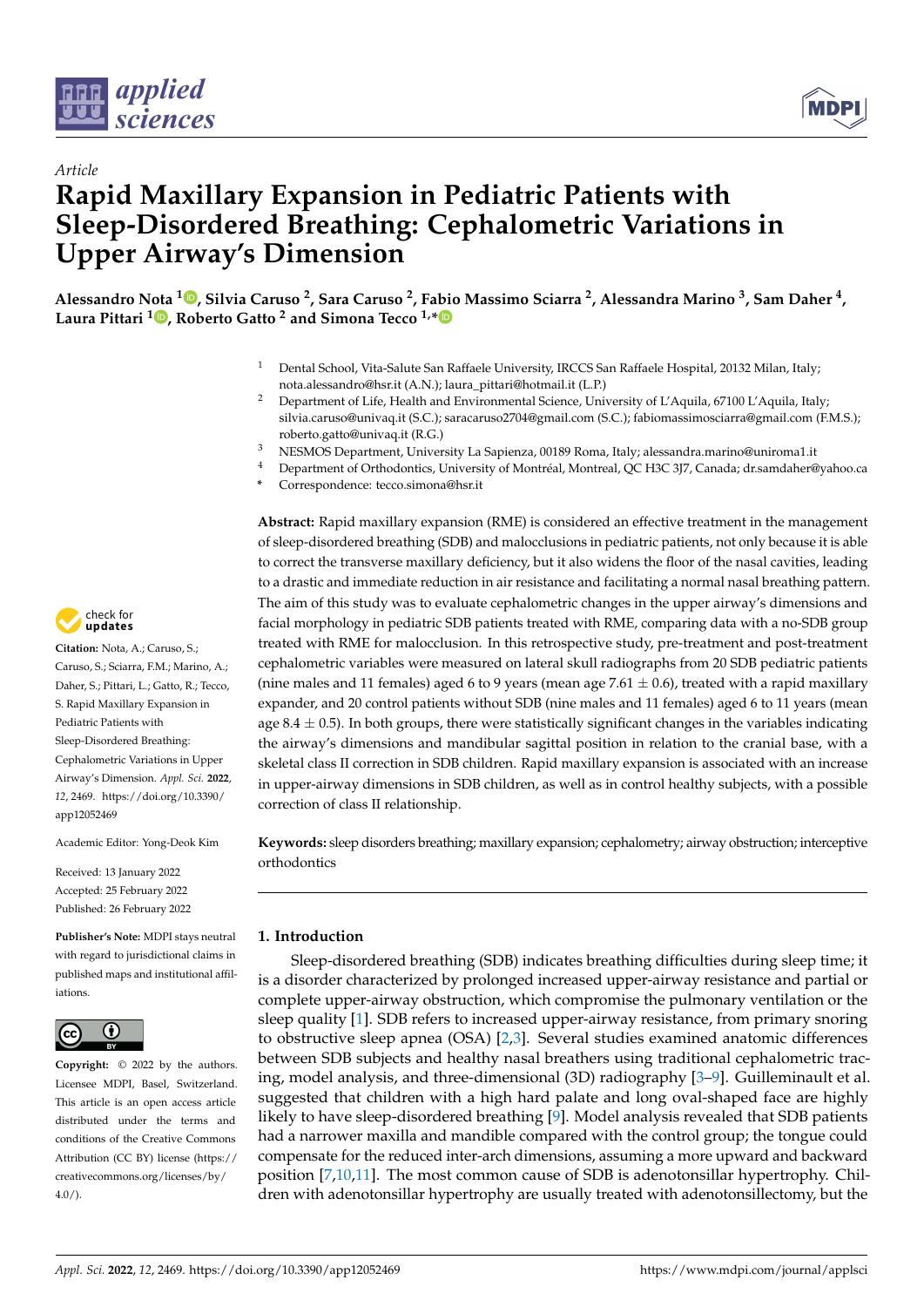surgery itself may cause a narrower epipharyngeal air space and a more poorly developed maxilla, which may predispose children to sleep-disordered breathing, with a continuum of severity, varying from snoring to obstructive sleep apnea [\[12\]](#page-9-4). For this reason, rapid maxillary expansion (RME) is considered a treatment option as part of an orthodontic procedure for managing this respiratory disorder [\[13–](#page-9-5)[16\]](#page-9-6), since RME is a painless treatment [\[17\]](#page-9-7) that can simultaneously correct transverse maxillary deficiency and widen the floor of the nasal cavities. This, in turn, leads to a drastic and immediate reduction in air resistance, facilitating a normal nasal breathing pattern, with possible explanation of the mandibular and hyoid bone advancement, which may explain the anterior traction of the tongue, in turn increasing the posterior dimension of the respiratory tract and reducing its resistance, consequently improving nocturnal breathing quality, while also influencing the periodontal status of mouth breathing subjects [\[18\]](#page-9-8). Regarding treatment timing with RME, it has been reported that early mixed dentition is the ideal phase, to prevent subsequent anatomical changes that may later occur in skeletal and soft tissues, such as the stabilization of morphological characteristics of a long and narrow uvula, increase in palatal vault dimensions, presence of a cross or open bite, abnormal position of canines and molars, and generalized crowding [\[11](#page-9-3)[,19](#page-9-9)[,20\]](#page-9-10). Rapid maxillary expansion in pediatric patients with obstructive sleep apnea is associated with an increase in the maxillary transverse dimension and widening of the nasal cavities, mostly evaluated on 3D analyses [\[13,](#page-9-5)[16,](#page-9-6)[21](#page-9-11)[,22\]](#page-9-12). Additional dental effects include uprighting of the maxillary incisors, with a reduction in the angle between the sella–nasion plane and the axis of the upper incisor; moreover, the upper incisors tend to extrude. As a result, cephalometric variations of overbite and overjet can be observed.

Thus, the aim of this study was to evaluate cephalometric variables concerning dentoskeletal changes and airway dimensions in SDB children treated with rapid maxillary expansion, compared with healthy children treated with RME for malocclusion.

### **2. Materials and Methods**

### *2.1. The Sample*

In this retrospective study, pre-treatment and post-treatment cephalometric variables were measured on lateral skull radiographs from 20 SDB pediatric patients (nine males and 11 females) with mixed dentition, aged between 6 and 9 years (mean age 7.61  $\pm$  0.6), treated with rapid maxillary expander. All patients were treated in the private orthodontic practice of one of the authors (F.M.S., Teramo, central Italy). Statistical data were compared with a control group of 20 patients without SDB (nine males and 11 females) with mixed dentition, aged between 6 and 11 years (mean age  $8.4 \pm 0.5$ ), treated with rapid palatal expansion for their malocclusion, in the same private practice.

The study was conducted in accordance with the Declaration of Helsinki and approved by the Institutional Review Board (or Ethics Committee) of University of L'Aquila (protocol code DR206/2013, dated 10 January 2014). Informed consent was obtained from all subjects involved in the study.

The case inclusion criteria were as follows: (1) clinical history of SDB (episodes of sleep apnea, habitual snoring, and/or states of restlessness during sleep, as reported by parents); (2) patients who achieved considerable clinical improvements of SDB after the orthodontic treatment of maxillary expansion; (3) patients who initially showed a malocclusion with necessity of maxillary expansion (subjects with cross bite or palatal constriction); (4) patients with mixed dentition with erupted permanent central incisors before the beginning of maxillary expansion; (5) patients with treatment performed as described in the next section; (6) patients who had lateral cephalometric radiographs taken before and after rapid maxillary expansion, obtained using the same technique, with a clear visualization of the airways.

Exclusion criteria were as follows: (1) patients with full deciduous dentition; (2) patients previously treated by surgical therapy for SDB (adenoidectomy, tonsillectomy, or adenotonsillectomy); (3) patients with obesity; (4) patients with genetic pathologies related to SDB; (5) patients with craniofacial anomalies and malformations; (6) patients with other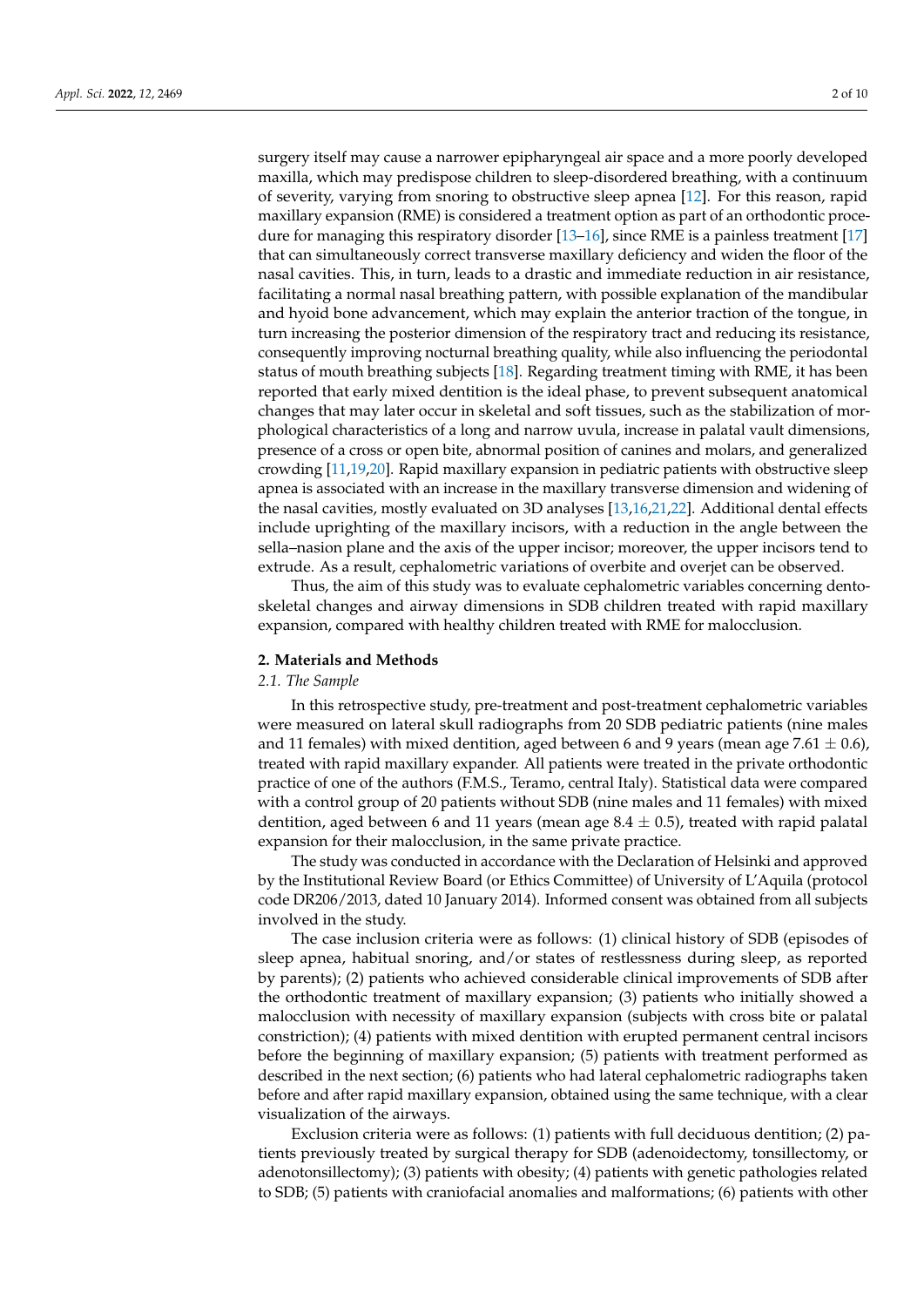systemic pathologies, such as cardiorespiratory or neuromuscular disorders, which could affect normal respiration patterns.

or adenotonsillectomy); (3) pathologies; (3) pathologies; (4) pathologies; (4)  $\alpha$ 

# *2.2. Rapid Maxillary Expansion 2.2. Rapid Maxillary Expansion*

All patients were treated with rapid maxillary expanders. The orthodontic devices All patients were treated with rapid maxillary expanders. The orthodontic devices were fixed, with a central expansion screw, and support arms extended to the palatal were fixed, with a central expansion screw, and support arms extended to the palatal surfaces of the deciduous canines. The appliance is presented in Figure 1. All patients surfaces of the deciduous canines. The appliance is presented in Figur[e 1](#page-2-0). All patients were treated with the same activation protocol: two daily expansion activations (average were treated with the same activation protocol: two daily expansion activations (average number of total activations:  $12.1 \pm 1.4$ ), until contact between the palatal cusps of the upper molars and the vestibular cups of the lower molars was achieved. The orthodontic device molars and the vestibular cups of the lower molars was achieved. The orthodontic device was removed approximately some months (6–8 months) after the first activation (T1). was removed approximately some months (6–8 months) after the first activation (T1).

<span id="page-2-0"></span>

**Figure 1.** Maxillary expander characterized by the presence of a cast metal framework anchored to **Figure 1.** Maxillary expander characterized by the presence of a cast metal framework anchored to one or more deciduous teeth and/or permanent first molars. one or more deciduous teeth and/or permanent first molars.

## *2.3. Cephalometric Tracing and Data Handling 2.3. Cephalometric Tracing and Data Handling*

For all the patients, a cephalometric tracing was performed on the collected lateral For all the patients, a cephalometric tracing was performed on the collected lateral skull radiographs, with calculation of the variables described in Tabl[e 1](#page-3-0). A method study skull radiographs, with calculation of the variables described in Table 1. A method study was performed on 10 randomly selected radiographs, repeating the measurements after a few days. For each variable, the difference between the first and second measurement was always less than 5% of the natural variation of the variable itself. Data were then analyzed to evaluate the distribution. For each variable, descriptive statistics included the mean and standard deviation at baseline T0 and after maxillary expander removal (T1). Then, to evaluate the relationship between the parameters, due to the smaller sample size, a nonparametric test was used. The Wilcoxon signed rank test was used to evaluate changes nonparametric test was used. The Wilcoxon signed rank test was used to evaluate changes overtime. StatPlus for Mac v7 (AnalystSoft Inc., Walnut, CA, USA) software was used for all statistical analysis. For each analysis, *p* was set at the 0.05 level. all statistical analysis. For each analysis, *p* was set at the 0.05 level.

**Table 1.** Cephalometric variables analyzed. **Table 1.** Cephalometric variables analyzed.

| <b>Skeletal Variables</b>     |                                                                             |
|-------------------------------|-----------------------------------------------------------------------------|
| SNA (grades)                  | Angle identified by the points S, N, and A                                  |
| SNB (grades)                  | Angle identified by the points S, N, and B                                  |
| ANB (grades)                  | Difference between SNA and SNB angles                                       |
| SN <sup>^</sup> GOGN (grades) | Angle identified by the intersection of the S–N and GO–GN planes            |
| FM <sup>o</sup> (grades)      | Angle identified by the intersection of the Frankfurt and mandibular planes |
| MM <sup>^</sup> (grades)      | Angle identified by the intersection of the bispinal and mandibular planes  |
| Dental variables              |                                                                             |
| $OVB$ (mm)                    | Vertical distance between the incisal edge of upper and lower incisor       |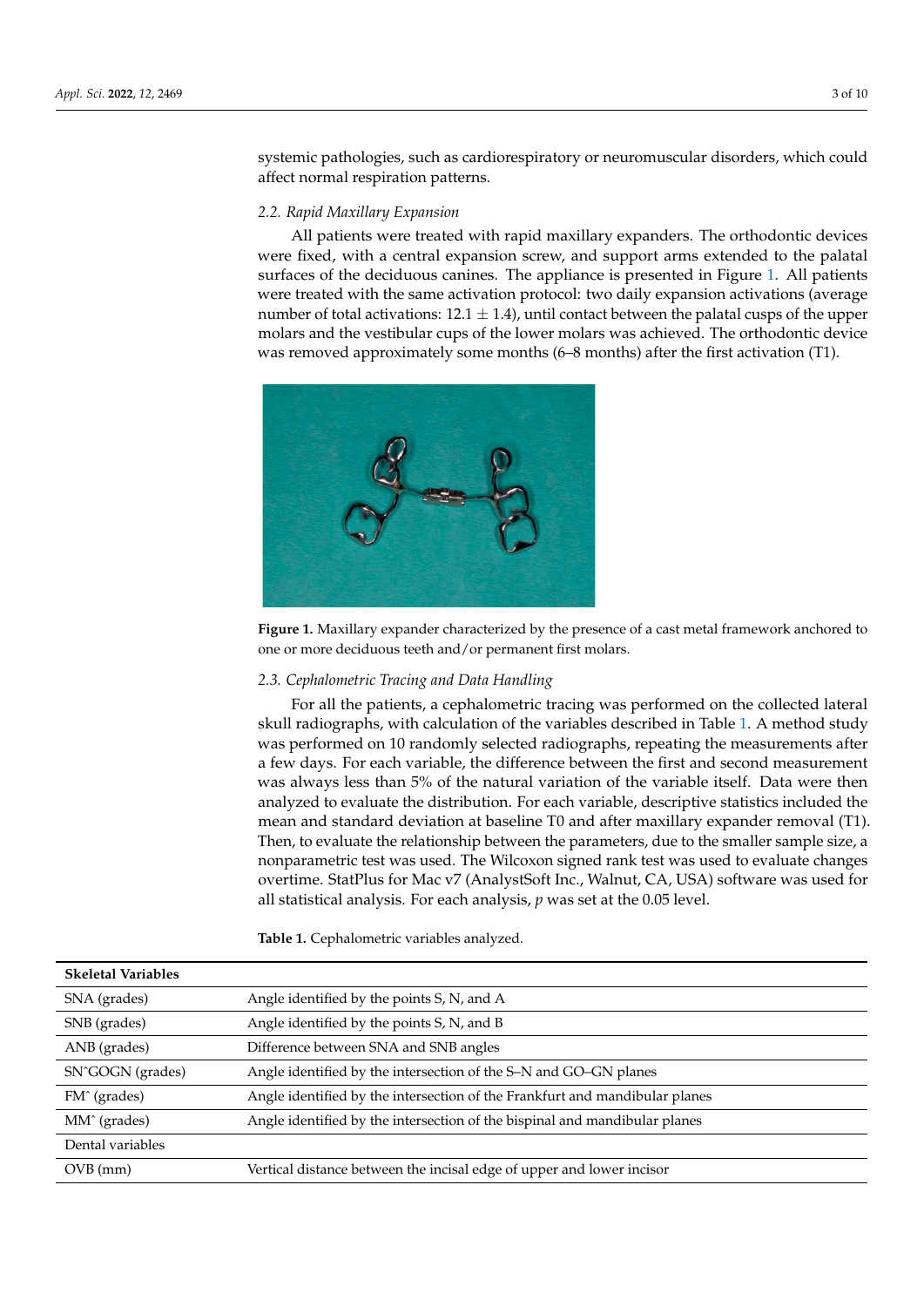| <b>Skeletal Variables</b>        |                                                                                                                                                                    |
|----------------------------------|--------------------------------------------------------------------------------------------------------------------------------------------------------------------|
| $OVI$ (mm)                       | Horizontal distance between the incisal edge of upper and lower incisor                                                                                            |
| 1^MAX (grades)                   | Angle identified by the intersection of the axis of the upper incisor and the bispinal plane                                                                       |
| $1s-N-FH$ (mm)                   | Distance between the upper incisor and the N-FH line (Frankfurt plane)                                                                                             |
| $1i-N$ - $FH$ (mm)               | Distance between the lower incisor and the N-FH line (Frankfurt plane)                                                                                             |
| 1i^MAND (grades)                 | Angle identified by the intersection of the axis of the lower incisor and the mandibular plane                                                                     |
| $1s-A-Po$ (mm)                   | Distance between the upper incisor and the A-Po line                                                                                                               |
| $1i-A-Po$ (mm)                   | Distance between the lower incisor and the A–Po line                                                                                                               |
| 1s <sup>2</sup> 1i (grades)      | Angle identified by the intersection of the axes of the upper and lower central incisors                                                                           |
| Ul-E-line (mm)                   | Distance between upper lip (Ul point) and Ricketts's aesthetic line (tip of nose-tip of chin)                                                                      |
| Ll-E-line (mm)                   | Distance between upper lip (Ll point) and Ricketts's aesthetic line (tip of nose-tip of chin)                                                                      |
| Upper airway space<br>dimensions |                                                                                                                                                                    |
| Nasopharynx (mm)                 | Distance from a point on the posterior contour of the soft palate to the point closest to the posterior<br>wall of the pharynx                                     |
| Oropharynx (mm)                  | Distance from the intersection of the posterior edge of the tongue and the lower edge of the mandible<br>to the point closest to the posterior wall of the pharynx |
| Hypopharynx (mm)                 | Distance from a point on the posterior base of the tongue to the point closest to the posterior wall of<br>the pharynx                                             |
| $PNS-P$ (mm)                     | Distance between the lowest point of the soft palate (P) and the posterior nasal spine (PNS)                                                                       |
| $MP-H$ (mm)                      | Distance between the mandibular plane (MP) and the hyoid bone (H)                                                                                                  |
| PH L (mm)                        | Distance between the base of the epiglottis (Eb) and the tip of the tongue (Tt)                                                                                    |

## <span id="page-3-0"></span>**Table 1.** *Cont.*

## **3. Results**

At the end of the treatment, all patients had an improvement in clinical parameters relating to nocturnal breathing (Table [2\)](#page-3-1). Pre-treatment cephalometric data are summarized in Table [3.](#page-4-0)

<span id="page-3-1"></span>**Table 2.** Clinical conditions associated with the onset of sleep-disordered breathing in the study group, with their frequency.

|                                                                                    | <b>Study Group</b> |              |                                        |
|------------------------------------------------------------------------------------|--------------------|--------------|----------------------------------------|
|                                                                                    | T <sub>0</sub>     | <b>T1</b>    |                                        |
| Clinical Condition Associated to the Onset of<br><b>Sleep-Disordered Breathing</b> | n/20<br>(%)        | n/20<br>(%)  | Difference between<br>T0 and T1 $(\%)$ |
| Allergy                                                                            | 7/20<br>(35)       | 6/20<br>(30) | $-5$                                   |
| Rhinitis                                                                           | 3/20<br>(15)       | 2/20<br>(10) | $-5$                                   |
| Roncopathy                                                                         | 8/20<br>(40)       | 3/20<br>(15) | $-25*$                                 |
| Apnea                                                                              | 12/20<br>(60)      | 6/20<br>(30) | $-30*$                                 |
| Other sleep disorders                                                              | 6/20<br>(30)       | 3/20<br>(15) | $-15*$                                 |

 $* =$  statistical significance.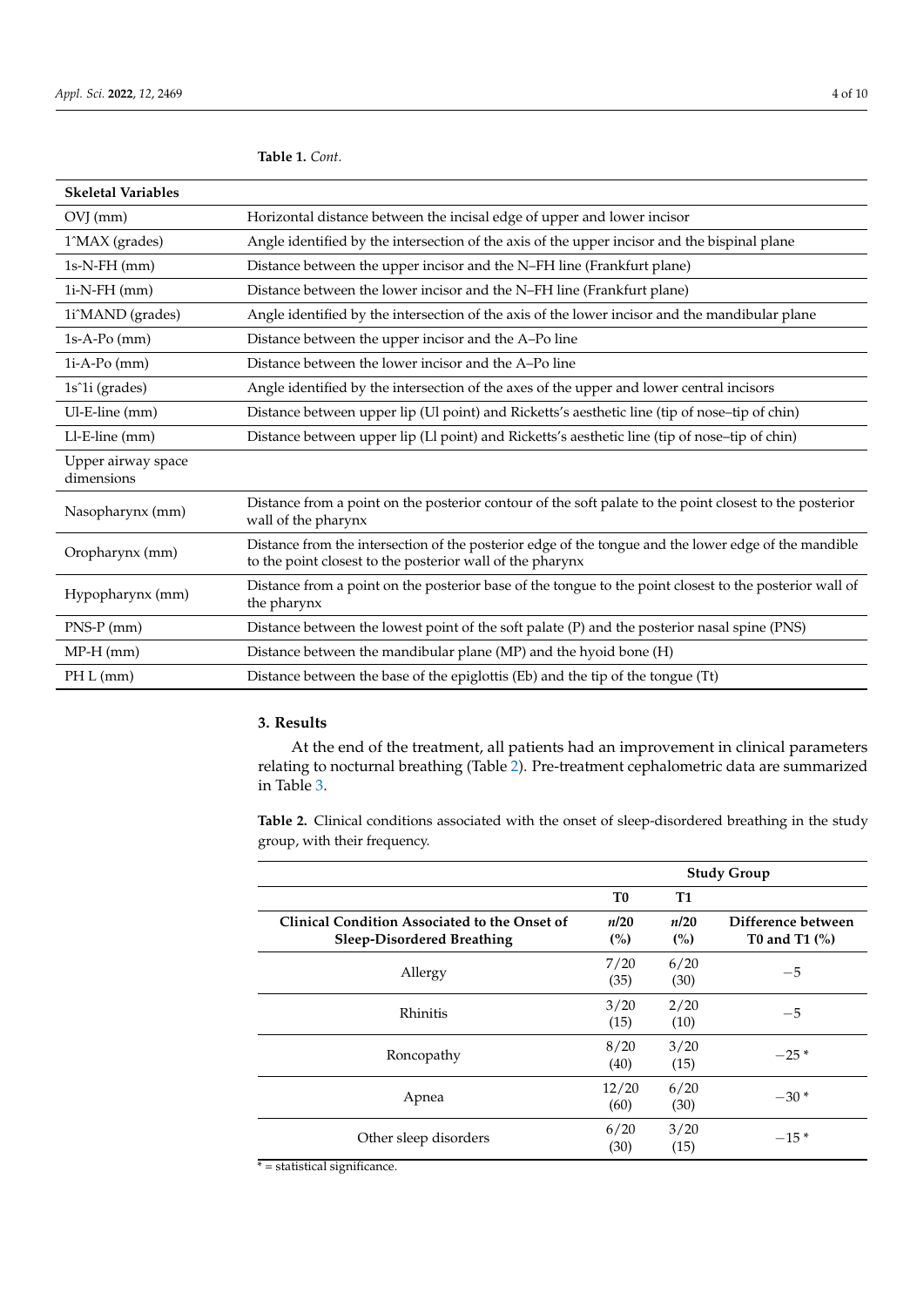| Variables                      | <b>Study Group</b> | <b>Control Group</b> |
|--------------------------------|--------------------|----------------------|
|                                | Mean and SD        | Mean and SD          |
| Skeletal variables             |                    |                      |
| <b>SNA</b>                     | 81.6(3.3)          | 81.4 (1.84)          |
| <b>SNB</b>                     | 77.9 (3)           | 78.52 (1.77)         |
| ANDB                           | 4.95(2.1)          | 3.1(2.05)            |
| SN^GOGN                        | 31.5(5)            | 30.52 (3.05)         |
| FM <sup>^</sup>                | 24.4 (4.2)         | 24.27 (3.02)         |
| $MM^$                          | 25.3(4.1)          | 27.22 (3.46)         |
| Dental variables               |                    |                      |
| <b>OVB</b>                     | 4.4(1.7)           | 3.97(1.35)           |
| OVJ                            | 5.4(2.1)           | 4.67(1.91)           |
| $1^{\circ}$ MAX                | 112.6 (7.6)        | 111.25 (4.25)        |
| $1s-N-FH$                      | 5.6(4)             | 3.95(2.94)           |
| $1i-N-FH$                      | 1.9(3.7)           | 1.27(2.6)            |
| 1i^MAND                        | 93.9 (8.2)         | 93.27 (5.15)         |
| $1s-A-Po$                      | 5.1(4.3)           | 2.95(4.89)           |
| $1i-A-Po$                      | 1.3(3.6)           | 1.67(2.54)           |
| $1s^1i$                        | 128.4 (11.4)       | 131.07 (4.64)        |
| Ul-E-line                      | 1.75(2.5)          | 1.05(1.98)           |
| Ll-E-line                      | 1(2.8)             | 0.22(1.88)           |
| Upper airway spaces dimensions |                    |                      |
| Nasopharynx                    | 11.6(1.8)          | 11.55(1.88)          |
| Oropharynx                     | 10.6(1.6)          | 9.67(1.33)           |
| Hypopharynx                    | 11.1(1.9)          | 11.67(1.56)          |
| PNS-P                          | 35.1(3.4)          | 36.47 (3.4)          |
| $MP-H$                         | 13(1.1)            | 13.35(1.25)          |
| PH <sub>L</sub>                | 77.6 (5.2)         | 77 (3.22)            |

<span id="page-4-0"></span>**Table 3.** Initial cephalometric data in the study and the control groups.

The results of cephalometric changes observed post treatment are reported in Table [4](#page-5-0) for the study group and in Table [5](#page-6-0) for the control group. In the study group (Table [4\)](#page-5-0), statistically significant changes were mainly found in the variables indicating the size of the airways, while not many other variations were found, except for the sagittal position of the maxilla and mandible in relation to the cranial base (SNA, SNB, and ANB angles). In the control group (Table [5\)](#page-6-0), on the other hand, there were more generalized variations in the craniofacial morphology, compared to the study group, regarding the sagittal and vertical position of the maxilla, the position of the teeth, and the size of the airways.

**Table 4.** Patients in the study group: cephalometric changes after treatment and statistical analysis results (Wilcoxon signed rank test).

| <b>Variables</b>   | T0          | Т1          | $T1 - T0$   | Z(p)                 |
|--------------------|-------------|-------------|-------------|----------------------|
|                    | Mean and SD | Mean and SD | Mean and SD | <b>Wilcoxon Test</b> |
| Skeletal variables |             |             |             |                      |
| SNA                | 81.6(3.3)   | 82.6(1.6)   | 0.97(2.74)  | $-2.01(0.04)$ *      |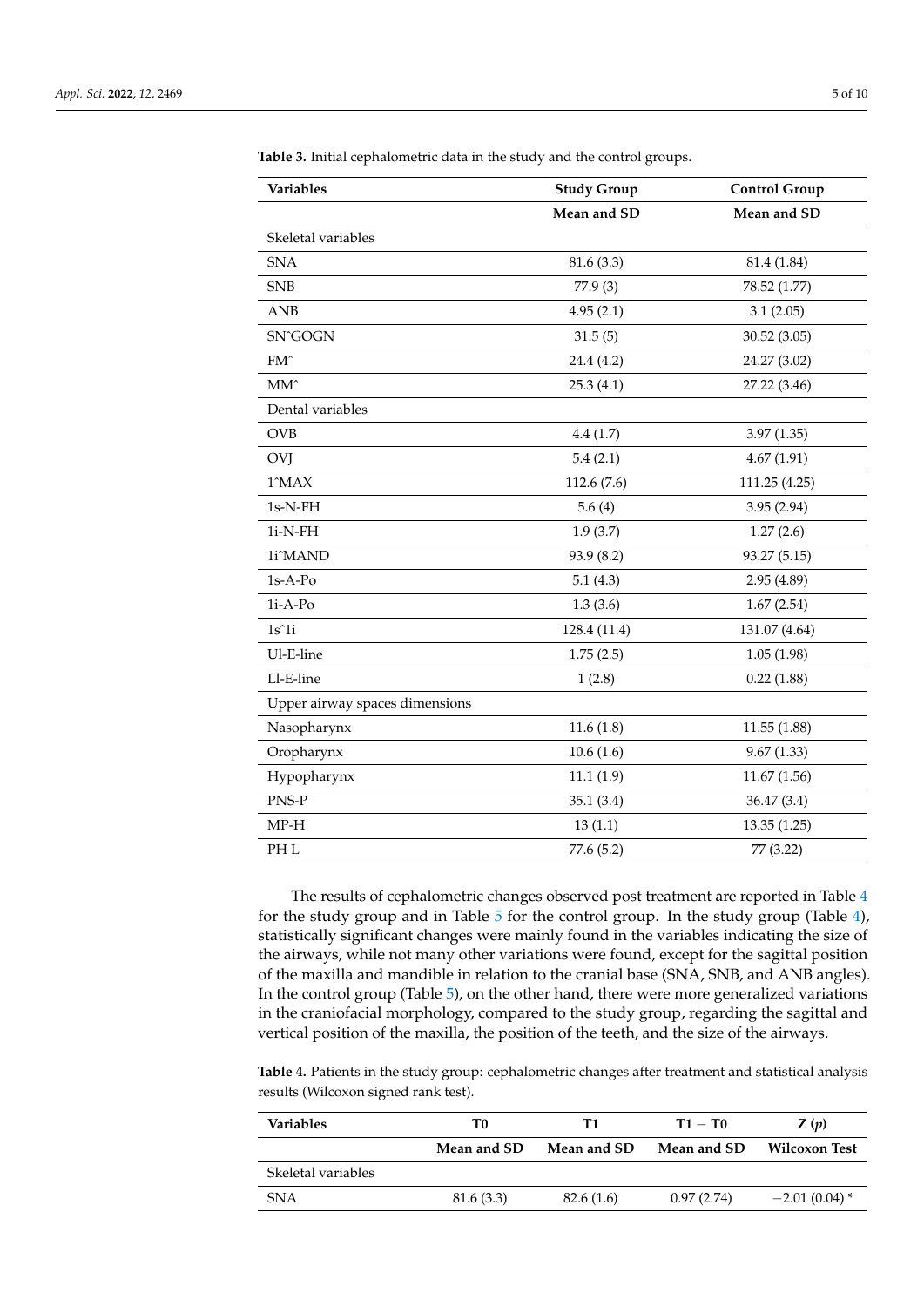| Variables                         | T <sub>0</sub> | <b>T1</b>   | $T1 - T0$   | Z(p)                 |
|-----------------------------------|----------------|-------------|-------------|----------------------|
|                                   | Mean and SD    | Mean and SD | Mean and SD | <b>Wilcoxon Test</b> |
| <b>SNB</b>                        | 77.9 (3)       | 79.7(2)     | 1.8(2.94)   | $-3.21(0.00)$ **     |
| <b>ANB</b>                        | 4.95(2.1)      | 3.3(1.1)    | 1.62(1.84)  | $-2.75(0.00)$ **     |
| SN^GOGN                           | 31.5(5)        | 31.3(5.1)   | 0.07(2.74)  | $-0.22(0.82)$        |
| $FM^{\wedge}$                     | 24.4 (4.2)     | 24.8 (4.3)  | 0.35(2.43)  | $-1.11(0.26)$        |
| $MM^$                             | 25.3(4.1)      | 25.7(3.9)   | 0.45(2.05)  | $-0.67(0.50)$        |
| Dental variables                  |                |             |             |                      |
| <b>OVB</b>                        | 4.4(1.7)       | 3.5(0.9)    | 0.87(1.39)  | $-1.83(0.06)$        |
| OVJ                               | 5.4(2.1)       | 4.1(1.9)    | 1.42(2.28)  | $-0.91(0.35)$        |
| 1^MAX                             | 112.6 (7.6)    | 112.3(5.8)  | 0.2(6.33)   | $-0.22(0.82)$        |
| $1s-N-FH$                         | 5.6(4)         | 4.9(3.2)    | 0.5(2.87)   | 0.00(1.00)           |
| $1i-N-FH$                         | 1.9(3.7)       | 1.9(2.8)    | 0.02(2.04)  | 0.00(1.00)           |
| 1i^MAND                           | 93.9 (8.2)     | 91.1(16.1)  | 0.3(4.35)   | $-0.22(1.82)$        |
| $1s-A-Po$                         | 5.1(4.3)       | 3.7(4.1)    | 1.07(4.19)  | $-0.45(0.64)$        |
| 1i-A-Po                           | 1.3(3.6)       | 1.1(3.7)    | 0.2(1.89)   | $-0.22(0.82)$        |
| $1s^1i$                           | 128.4 (11.4)   | 127.8 (8)   | 0.6(6.91)   | $-0.22(0.82)$        |
| Ls-Le                             | 1.75(2.5)      | 2.7(1.8)    | 1.12(1.81)  | $-1.64(0.09)$        |
| Li-Le                             | 1(2.8)         | 1.3(2.4)    | 1.05(2.43)  | $-1.37(0.16)$        |
| Upper airway spaces<br>dimensions |                |             |             |                      |
| Nasopharynx                       | 11.6(1.8)      | 14.1(1.5)   | 2.52(0.81)  | $-4.24(0.00)$ **     |
| Oropharynx                        | 10.6(1.6)      | 13.4(1.5)   | 2.87(0.91)  | $-4.24(0.00)$ **     |
| Hypopharynx                       | 11.1(1.9)      | 14.7(5.1)   | 2.55(1.05)  | $-4.12(0.00)$ **     |
| PNS-P                             | 35.1(3.4)      | 37.5(3.2)   | 2.42(1.71)  | $-3.53(0.00)$ **     |
| $MP-H$                            | 13(1.1)        | 14.8(1.3)   | 1.6(1.41)   | $-4.24(0.00)$ **     |
| PH <sub>L</sub>                   | 77.6 (5.2)     | 80.2(5)     | 2.72 (1.94) | $-4.24(0.00)$ **     |

<span id="page-5-0"></span>**Table 4.** *Cont.*

 $\sqrt{\frac{p}{p}} < 0.05;$  \*\*  $p < 0.01$ .

**Table 5.** Control group patients: cephalometric changes after treatment, and statistical analysis results (Wilcoxon signed rank test).

| Variable           | T0           | <b>T1</b>    | $T1 - T0$   | Z(p)                 |
|--------------------|--------------|--------------|-------------|----------------------|
|                    | Mean and SD  | Mean and SD  | Mean and SD | <b>Wilcoxon Test</b> |
| Skeletal variables |              |              |             |                      |
| <b>SNA</b>         | 81.4 (1.84)  | 81.2 (1.28)  | 0.2(1.38)   | $-1.15(0.25)$        |
| <b>SNB</b>         | 78.52 (1.77) | 79.72 (1.24) | 1.2(2.37)   | $-2.90(0.00)$ **     |
| <b>ANB</b>         | 3.1(2.05)    | 1.87(1.2)    | 1.22(2.26)  | $-1.94(0.05)$ *      |
| SN^GOGN            | 30.52(3.05)  | 30.92 (2.48) | 0.37(1.74)  | $-1.13(0.26)$        |
| $FM^{\wedge}$      | 24.27 (3.02) | 25.02(2.69)  | 0.75(1.56)  | $-2.16(0.03)$ *      |
| MM <sup>^</sup>    | 27.22 (3.46) | 28.05 (2.96) | 0.87(1.31)  | $-2.31(0.02)$ *      |
| Dental variables   |              |              |             |                      |
| <b>OVB</b>         | 3.97(1.35)   | 3.5(1.01)    | 0.32(1.1)   | $-2.24(0.02)$ *      |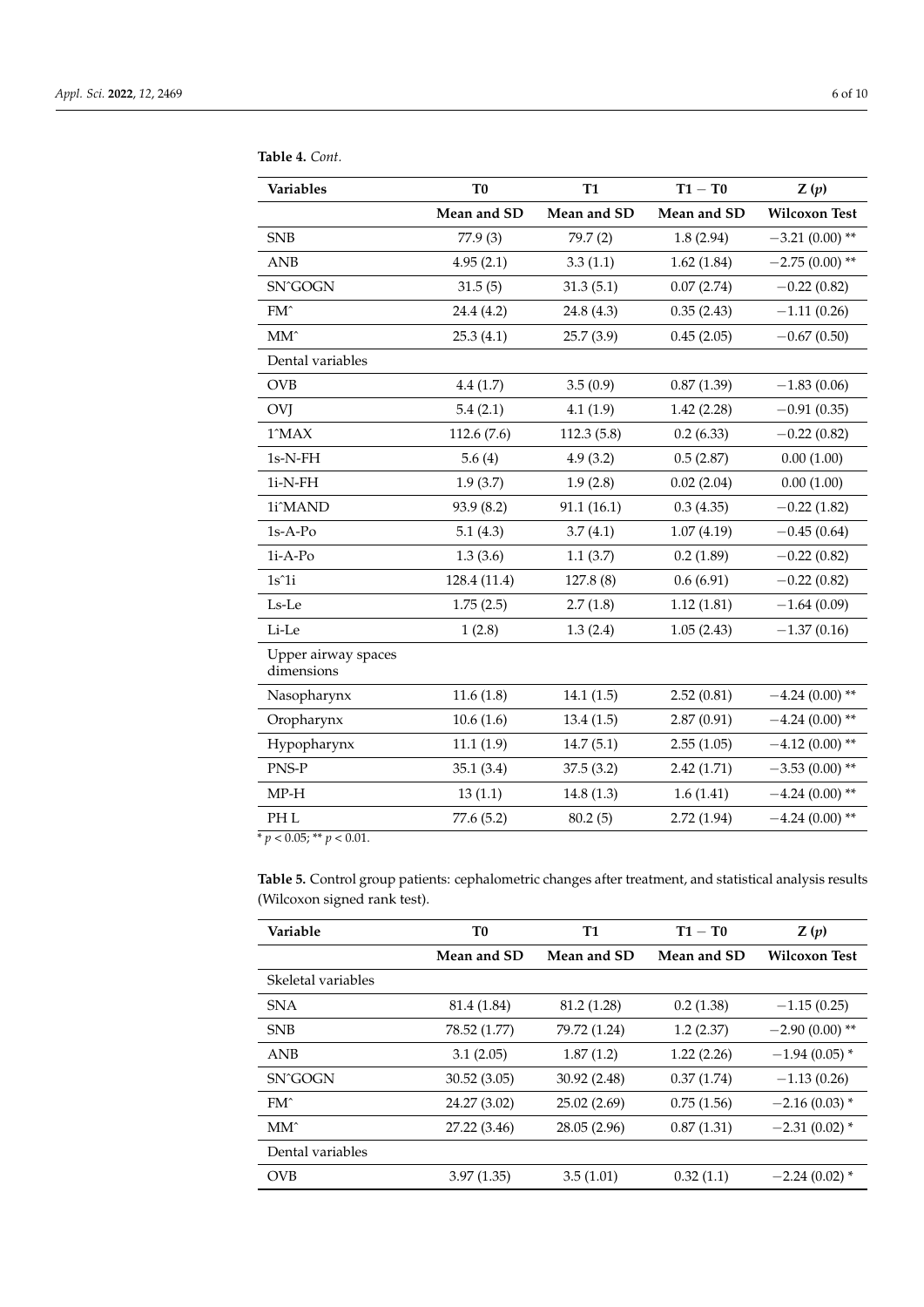| Variable                          | T <sub>0</sub> | <b>T1</b>     | $T1 - T0$   | Z(p)                 |
|-----------------------------------|----------------|---------------|-------------|----------------------|
|                                   | Mean and SD    | Mean and SD   | Mean and SD | <b>Wilcoxon Test</b> |
| <b>OVJ</b>                        | 4.67(1.91)     | 3.72(0.88)    | 0.95(1.55)  | $-2.51(0.01)$ *      |
| $1^{\circ}$ MAX                   | 111.25 (4.25)  | 111.7 (3.12)  | 1.2(4.14)   | $-0.24(0.80)$        |
| $1s-N-FH$                         | 3.95(2.94)     | 3.32(2.36)    | 0.47(1.14)  | $-2.51(0.01)$ *      |
| $1i-N-FH$                         | 1.27(2.6)      | 0.9(1.8)      | 0.37(1.21)  | $-1.47(0.14)$        |
| 1i^MAND                           | 93.27 (5.15)   | 92.35(3.1)    | 0.97(3.04)  | $-1.30(0.19)$        |
| $1s-A-PQ$                         | 2.95(4.89)     | 1.55(3.79)    | 1.45(1.7)   | $-2.83(0.00)$ **     |
| $1i-A-Po$                         | 1.67(2.54)     | 1.1(2.31)     | 0.57(1.32)  | $-1.83(0.07)$        |
| $1s^1$                            | 131.07 (4.64)  | 131.57 (3.24) | 0.5(3.1)    | $-0.5(0.61)$         |
| Ul-E-line                         | 1.05(1.98)     | 2.17(1.87)    | 1.07(1.09)  | $-3.38(0.00)$ **     |
| Ll-E-line                         | 0.22(1.88)     | 1.12(1.85)    | 0.85(0.85)  | $-3.31(0.00)$ **     |
| Upper airway spaces<br>dimensions |                |               |             |                      |
| Nasopharynx                       | 11.55 (1.88)   | 12.05(1.54)   | 0.55(0.62)  | $-2.95(0.00)$ **     |
| Oropharynx                        | 9.67(1.33)     | 10.4(1.17)    | 0.72(0.59)  | $-3.44(0.00)$ **     |
| Hypopharynx                       | 11.67(1.56)    | 11.67(1.88)   | 0.5(0.53)   | $-0.22(0.82)$        |
| PNS-P                             | 36.47 (3.4)    | 36.85 (4.06)  | 0.87(0.68)  | $-2.7(0.00)$ **      |
| $MP-H$                            | 13.35 (1.25)   | 14.2 (1.23)   | 0.85(0.56)  | $-3.59(0.00)$ **     |
| PH <sub>L</sub>                   | 77 (3.22)      | 77.65 (2.83)  | 0.65(0.63)  | $-3.21(0.00)$ **     |

<span id="page-6-0"></span>**Table 5.** *Cont.*

 $p < 0.05$ ; \*\*  $p < 0.01$ .

## **4. Discussion**

This retrospective study in a pediatric population was aimed at reporting changes in cephalometric variables after rapid maxillary expansion orthodontic treatment in subjects affected by OSA and in control healthy children. In both groups, statistically significant increases were observed regarding the parameters relating to the airway dimension, such as width of the pharyngeal spaces. In the study group, before the treatment, the mean cephalometric values for nasopharyngeal, oropharyngeal, and hypopharyngeal spaces were 11.6 mm ( $\pm$ 1.8), 10.6 mm ( $\pm$ 1.6), and 11.1 mm ( $\pm$ 1.9), respectively. After the treatment, averages of 14.1 mm  $(\pm 1.5)$ , 13.4 mm  $(\pm 1.5)$ , and 14.7 mm (5.1) were observed. Therefore, a statistically significant increase in values was recorded (nasopharynx: *z* = −4.24, *p* = 0.00; oropharynx: *z* = −4.24, *p* = 0.00; hypopharynx: *z* = −4.12, *p* = 0.00). In the control healthy group, statistically significant changes were also observed in the nasopharynx and oropharynx; before treatment, the mean cephalometric values for nasopharyngeal and oropharyngeal spaces were 11.55 mm  $(\pm 1.88)$  and 9.67 mm  $(\pm 9.33)$ , respectively, whereas averages of 12.05 mm  $(\pm 1.54)$  and 10.04  $(\pm 1.17)$  were observed following orthodontic therapy. Therefore, a statistically significant increase in values was recorded (nasopharynx: *z* = −2.95, *p* = 0.00; oropharynx: *z* = −3.44, *p* = 0.00). These results confirm that maxillary expansion induces an increase in the width of the airways.

In comparison with the literature, Taddei et al. [\[13\]](#page-9-5) showed no significant changes in the pharyngeal spaces following rapid maxillary expansion, but it is important to mention that the Taddei study consisted of a sample of children affected by Marfan syndrome (a total of 30 children, aged 8 to 10 years). Moreover, all their Marfan patients initially presented a skeletal class II (ANB >  $4^{\circ}$ ), and the treatment time (active and passive phases) was between 3 and 9 months. We, therefore, attribute the difference between our results and the Taddei results to the difference in sample selection criteria between both studies.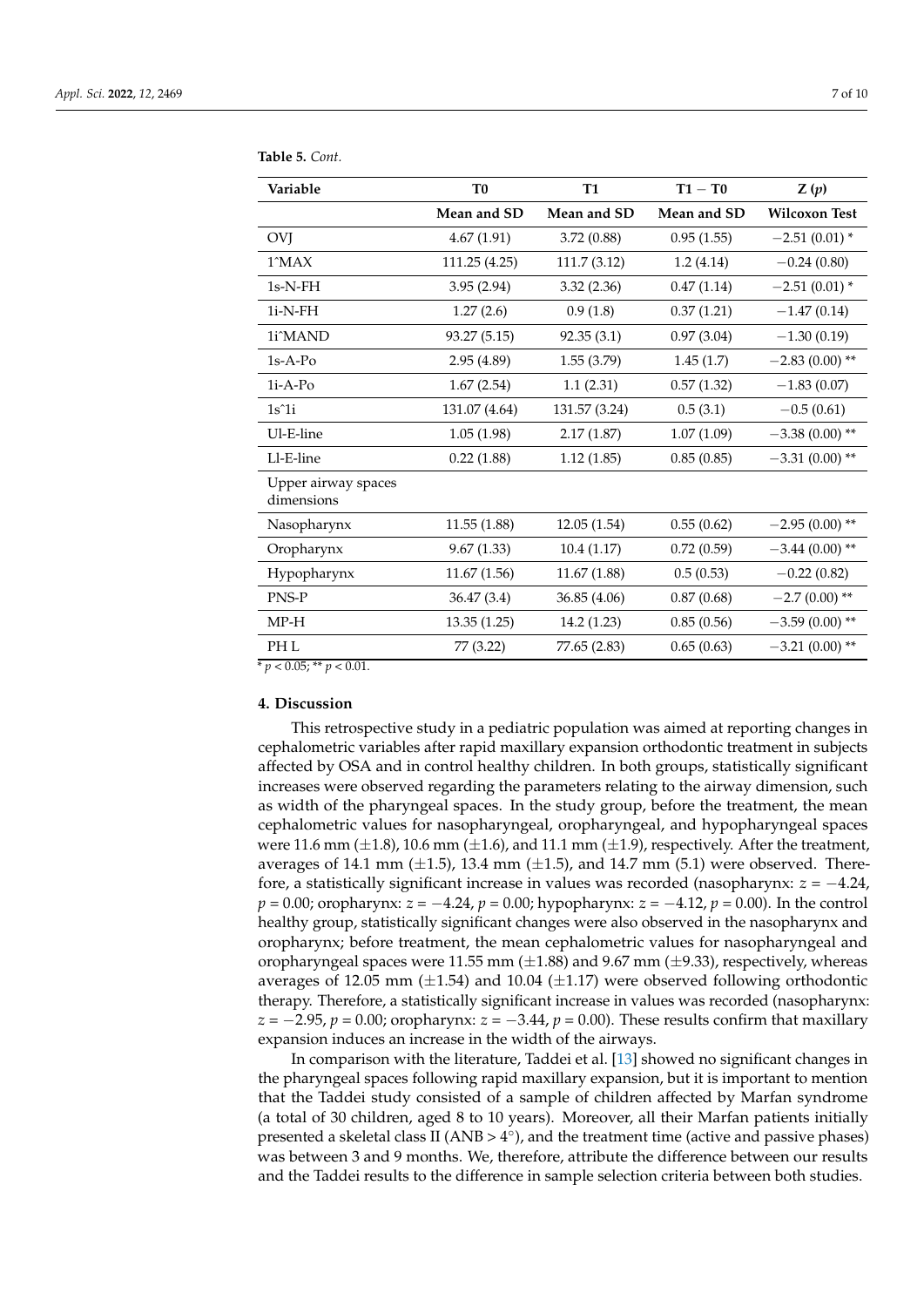Another study, by Pavoni et al. [\[23\]](#page-9-13), reported significant changes in the upper airway dimensions in a sample of skeletal class II patients with SDB, using a different type of orthodontic device, whereby the patients were treated with a functional appliance aimed at mandibular advancement. In addition, their median follow-up period was 20 months. That device also included a maxillary expansion screw, which was activated once a month; therefore, another important difference with our study was that they obtained a dentoalveolar expansion, rather than a skeletal expansion. Post treatment, Pavoni et al. observed a reduction in SDB, a reduction in the size of adenoids, an increase in pharyngeal width, and a forward relocation of the tongue and the hyoid bone in relation to the mandibular base. Lastly, they also recorded an improvement in skeletal class II cephalometric parameters, specifically, the ANB angle. Thus, it can be said these studies confirm that the expansion of the upper arch, even if dentoalveolar, increases the width of the airways.

Regarding the skeletal class (ANB angle) cephalometric improvement, while pretreatment study subjects revealed an ANB angle of on average 4.95° (±2.1°), i.e., skeletal class II, the post-treatment average value was reduced to 3.3 $^{\circ}$  ( $\pm$ 1.1 $^{\circ}$ ), i.e., to class I, with a statistically significant reduction ( $z = -2.75$ ;  $p = 0.00$ ). In our study, before treatment, 13 out of 20 patients had a skeletal class II relationship (ANB > 4°), while, after treatment, nine of them showed a class I ANB value. Thus, four subjects remained in class II even after treatment. In the literature, the correction of skeletal class requests a treatment based on a mandibular advancement [\[24\]](#page-9-14). Correction of the skeletal class was associated with a greater advancement of the mandible compared to the maxilla, although, in both dental arches, there was a statistically significant increase at T1. In reviewing the literature, it can be observed that, in patients with skeletal class II treated with rapid maxillary expansion, correction of class II does not always occur. For example, Lione et al. observed no class II correction in their sample of 30 children treated with both types of rapid palatal expander (banded or bonded), but respiratory function was neither considered nor included in their study [\[25\]](#page-9-15). Similarly, in a study by Villa et al. [\[19\]](#page-9-9), following orthodontic treatment in conjunction with rapid maxillary expansion, no significant changes were found in the cephalometric values concerning the skeletal class II; after a 12 month treatment, the cephalometric analysis did not show significant changes in the SNA, SNB, and ANB angles, whether in patients with resolution of sleep breathing disorders following the orthodontic therapy carried out or in those who still exhibited SDB post orthodontic treatment, although the latter group of patients, with residual sleep-disordered breathing, showed larger ANB values in comparison with those who showed a resolution of the aforementioned condition, without a statistically significant difference between the two groups. It should be noted that the age of the patients in Villa's study ranged from 4 to 10 years, including patients in deciduous dentition. Thus, from data by Villa et al. and from the present sample, it can be concluded, on the basis of Villa's data and corroborated by our data, that pediatric patients with skeletal class II and affected by SDB can experience a skeletal class normalization after a maxillary rapid expansion.

In the present investigation, the study subjects did not show many other cephalometric variations, except for the sagittal position of the maxilla and the mandible in relation to the anterior skull base (the variables SNA, SNB, and ANB angles) (Table [4\)](#page-5-0). In contrast to the control subjects (Table [5\)](#page-6-0), it seems that patients with SDB showed greater changes in airway dimensions after treatment, as could be expected in a group of subjects with increased airway resistance after orthopedic maxillary treatment. In the study group, the changes were limited to the sagittal relationship of the maxillaries with the cranial base (Table [4\)](#page-5-0). In contrast, in the control group (Table [5\)](#page-6-0), there were general variations to the craniofacial morphology, with respect to the sagittal and vertical positions of the jaws, the position of the teeth, and the size of the airways. The difference between the two groups could be related to their initial facial typology, because, at T0, the two groups effectively showed some differences in the patients' facial morphology (Table [3\)](#page-4-0) (for example, for the skeletal class relationship, the inclination of upper and lower incisors, overjet, and overbite). Nonetheless, orthodontists should note that less striking cephalometric changes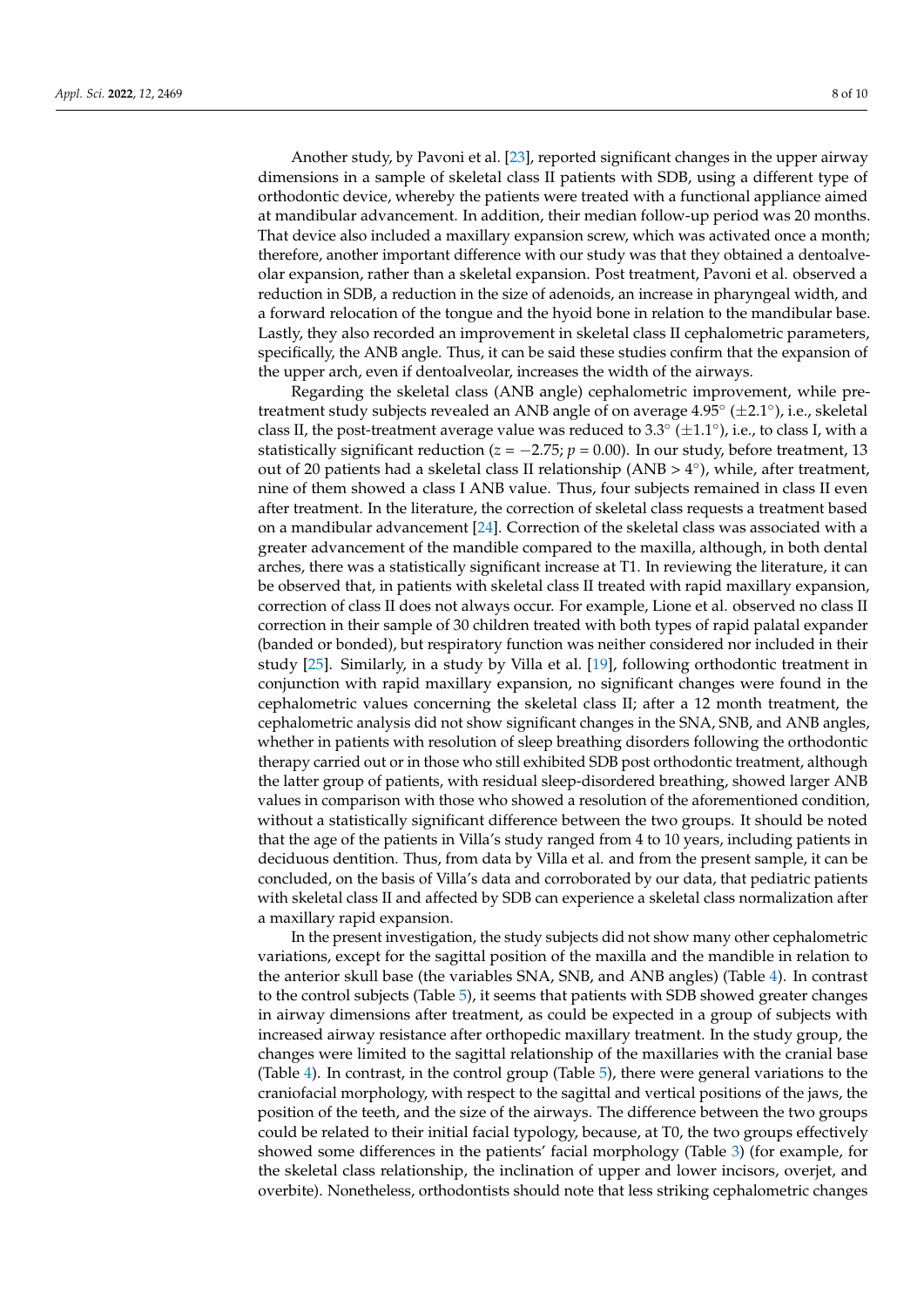are obtained when treating children with SDB with RME than in children without SDB, concerning dental variables and vertical variables.

The present study was limited to a two-dimensional evaluation. No volumetric evaluations were calculated. Although previous studies stated a positive effect of rapid palatal expansion on expanding the volume of the nasal cavity and the upper part of the upper airway spaces (nasopharynx and oropharynx increase) [\[22\]](#page-9-12), three-dimensional diagnostic techniques are not a routine exam in the pediatric population, even for SDB, while cephalometry was demonstrated to be a standardized and relatively simple radiologic technique to evaluate anatomical craniofacial relationships. Two-dimensional routine cephalometry has been in use for a long time in orthodontics, but it is now gradually being introduced in SBD treatment to envisage an optimal treatment selection, as well as to predict treatment outcomes [\[26\]](#page-9-16). In addition, this study was limited to a short-term follow-up and to a small study group, and further evaluations will be needed to investigate long-term changes in the sample.

### **5. Conclusions**

Rapid maxillary expansion is associated with an increase in airway dimensions in children with sleep breathing disorders, as well as in control patients. In patients with skeletal class II and sleep-disordered breathing, a skeletal class II correction after rapid maxillary expansion could be observed, due to a mandibular advancement. While no other significant changes in facial morphology were observed in SDB patients, healthy subjects experienced more statistically significant cephalometric changes regarding mandibular divergence and dental variables.

**Author Contributions:** Conceptualization, F.M.S., A.N., S.C. (Silvia Caruso) and S.T.; methodology, F.M.S., S.C. (Silvia Caruso) and S.T.; software, S.T.; validation, S.T., S.C. (Silvia Caruso) and A.N.; formal analysis, A.N. and S.T.; investigation, F.M.S., S.C. (Silvia Caruso), L.P. and S.T.; resources, A.M., S.C. (Sara Caruso) and S.T.; data curation, A.N. and S.T.; writing—original draft preparation, A.N., F.M.S., S.C. (Sara Caruso), S.C. (Silvia Caruso) and S.T.; writing—review and editing, A.N., S.D., L.P. and S.T.; supervision, R.G. and S.T. All authors have read and agreed to the published version of the manuscript.

**Funding:** This research received no external funding.

**Institutional Review Board Statement:** The study was conducted in accordance with the Declaration of Helsinki and approved by the Institutional Review Board (or Ethics Committee) of the University of L'Aquila (protocol code DR206/2013, dated 10 January 2014).

**Informed Consent Statement:** Informed consent was obtained from all subjects involved in the study.

**Data Availability Statement:** Data are available upon request via email to the corresponding author.

**Conflicts of Interest:** The authors declare no conflict of interest.

#### **Abbreviations**

SDB: sleep-disordered breathing; OSA: obstructive sleep apnea; RME: rapid maxillary expansion (RME).

### **References**

- <span id="page-8-0"></span>1. Carroll, J.L. Obstructive sleep-disordered breathing in children: New controversies, new directions. *Clin. Chest. Med.* **2003**, *24*, 261–282. [\[CrossRef\]](http://doi.org/10.1016/S0272-5231(03)00024-8)
- <span id="page-8-1"></span>2. Nazarali, N.; Altalibi, M.; Nazarali, S.; Major, M.P.; Flores-Mir, C.; Major, P.W. Mandibular advancement appliances for the treatment of paediatric obstructive sleep apnea: A systematic review. *Eur. J. Orthod.* **2015**, *37*, 618–626. [\[CrossRef\]](http://doi.org/10.1093/ejo/cju101)
- <span id="page-8-2"></span>3. Pracharktam, N.; Hans, M.G.; Strohl, K.P.; Redline, S. Upright and supine cephalometric evaluation of obstructive sleep ap-nea syndrome and snoring subjects. *Angle Orthod.* **1994**, *64*, 63–73. [\[PubMed\]](http://www.ncbi.nlm.nih.gov/pubmed/8172396)
- 4. Mayer, G.; Meier-Ewert, K. Cephalometric predictors for orthopaedic mandibular advancement in obstructive sleep apnoea. *Eur. J. Orthod.* **1995**, *17*, 35–43. [\[CrossRef\]](http://doi.org/10.1093/ejo/17.1.35) [\[PubMed\]](http://www.ncbi.nlm.nih.gov/pubmed/7737344)
- 5. Tangugsorn, V.; Skatvedt, O.; Krogstad, O.; Lyberg, T. Obstructive sleep apnoea: A cephalometric study. Part II. Uvuloglossopharyngeal morphology. *Eur. J. Orthod.* **1995**, *17*, 57–67. [\[CrossRef\]](http://doi.org/10.1093/ejo/17.1.57)